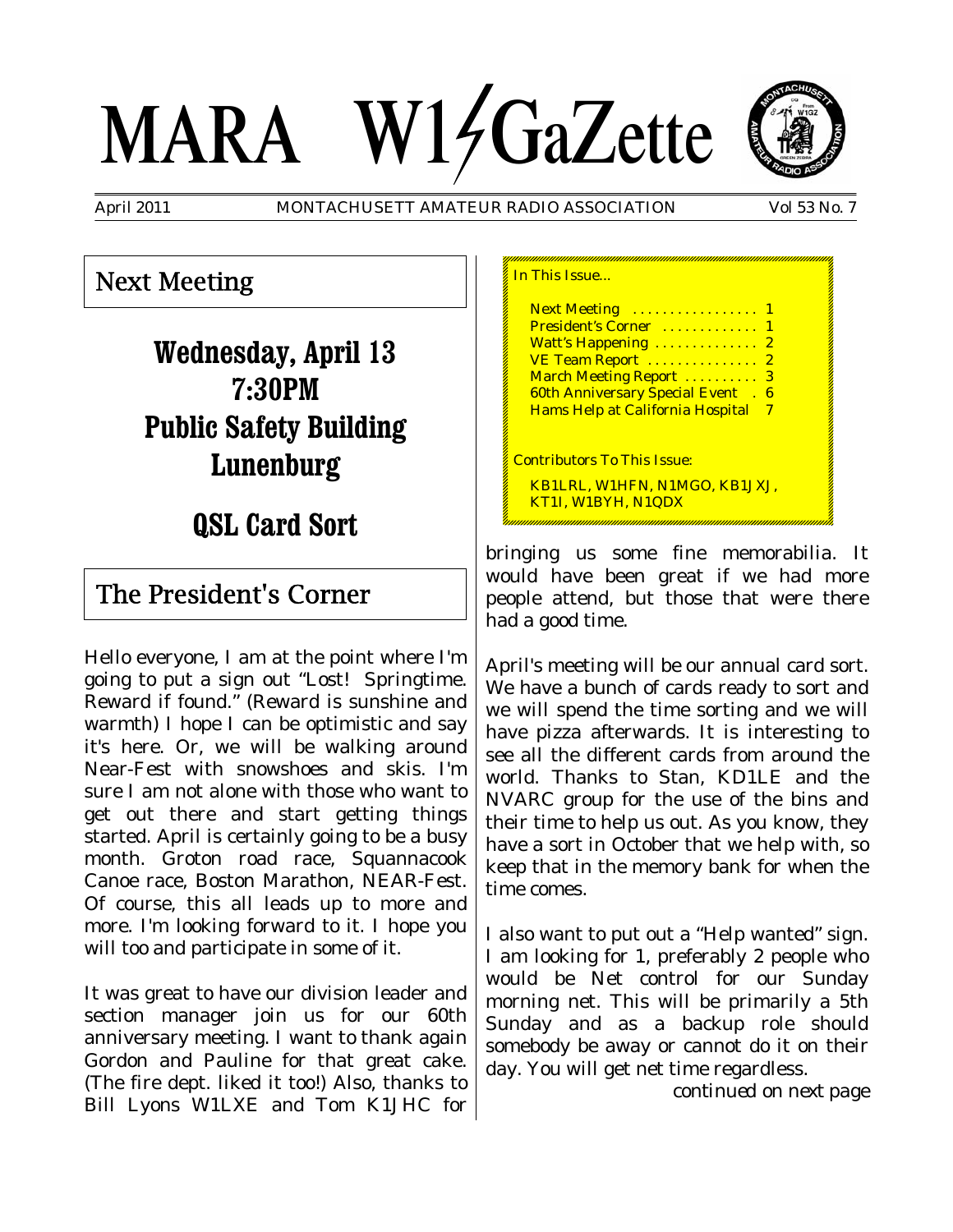## Watt's Happening

#### **Sundays, 0800 local 5330.5** (ch 1) USB

Western Mass Emergency 60M Net Alternate frequencies are 5346.5 (ch 2), 5366.5 (ch 3), 5371.5 (ch 4), and 5403.5 (ch 5).

#### **Sundays, 0830 local 3937**

Western Mass Emergency Net. Alternate frequency is 3942 in case of QRN, QRM, or frequency in-use. Also a good idea to scan up and down 10kHz if you cannot find the net.

**Sundays, 0900 local 145.45-** Montachusett Emergency Net

**Mondays, 2000 local 147.525 simplex** Worcester Emergency Simplex Net

**Tuesdays, 1930 local 145.37-** Templeton Emergency Net

**Wednesdays, 2100 local 28.341** Harvard Repeater Club 10 meter sideband net "Activity Night"

**Nightly, 2100 local 146.97-** Central Mass Traffic Net

**First Monday, 1900 local 3943, 7245** RACES Net

**First Wednesday, 2000 local 3915** K1ARC Red Cross Net http://www.qsl.net/k1arc/

**Sunday 10 April, Groton MA** Groton Road Race

**Saturday 16 April, Townsend MA** Squannacook Canoe and Kayak Race

**Saturday 16 April, Manchester NH** New England Antique Radio Club

**Sunday 17 April, Cambridge MA** Flea at MIT electronics flea market

**Monday 18 April, Hopkinton-Boston** Boston Marathon

# The President's Corner

*continued from previous page*

If you are interested drop me a email or contact me.

I guess that's about it for this month. I hope to see you out there doing public service or at the meeting. Take care and 73

Ray KB1LRL

## VE Team Report

There was no license exam session in March. The next exam session is scheduled for April 27.

The MARA Volunteer Exam Team schedules exams for the fourth Wednesday of the month. Preregistration is required as the session is canceled if no candidates have preregistered by the weekend prior to the scheduled session. Walk-ins will be accepted if the session is held.

Contact Paul KD1YH at 978.597.6535 to preregister.

## New Member KB1UVP

Welcome to new member Kenneth Bailey KB1UVP of Lunenburg.

Ken submitted his membership applicationi between the March and April meetings.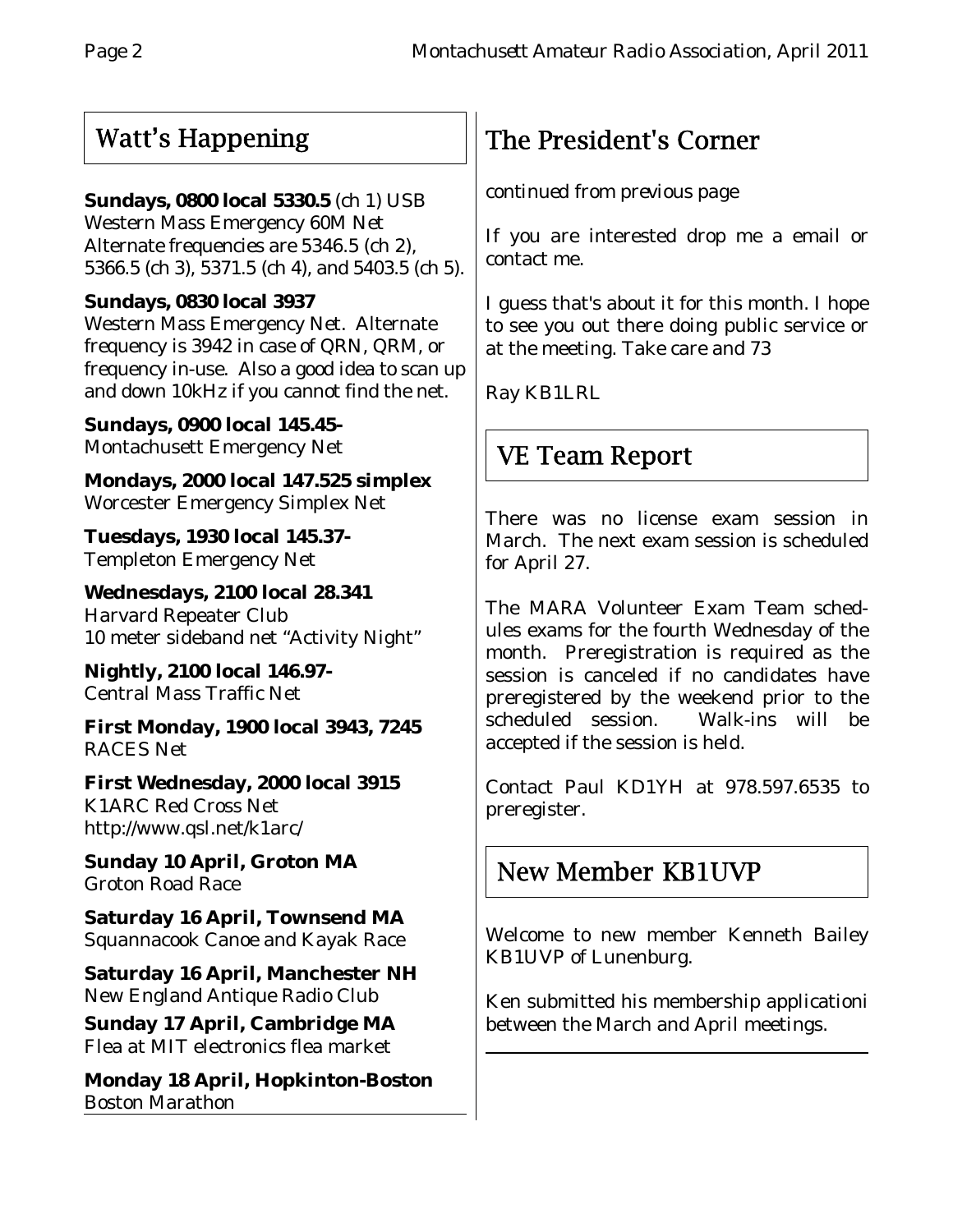## The MARA W1/GaZette

is published by the Montachusett Amateur Radio Association just prior to the monthly meeting. The newsletter is distributed free to members and friends of Amateur Radio.

Contents copyright © 2011, MARA. Permission to use in other Amateur Radio publications with credit to MARA is hereby granted.

The deadline for materials to appear in the W1/GaZette is noon on the Sunday before the first Wednesday of the month.

#### **NEWSLETTER STAFF:**

| <b>Editors:</b> | <b>Ralph Swick KD1SM</b>           |  |
|-----------------|------------------------------------|--|
|                 | <u>978-582-7351 kd1sm@arrl.net</u> |  |
| Webmaster:      | <b>Paul Upham KD1YH</b>            |  |

#### **MEMBERSHIP INFORMATION:**

|                     | <b>Club Secretary: Barry Fox W1HFN</b>            |                     |
|---------------------|---------------------------------------------------|---------------------|
| <b>Annual Dues:</b> | <b>Regular</b><br>Family                          | \$25<br><b>\$30</b> |
|                     | <b>Fixed income</b>                               | \$15                |
| <b>Meetings:</b>    | 2nd Wednesday, 7:30pm<br><b>September to June</b> |                     |

Mailing address: MARA PO Box 95 Leominster, MA 01453 Web site: http://www.w1gz.org/

#### **OFFICERS:**

| Ray Lajoie, KB1LRL<br>rplajoie@comcast.net                                              | <b>President</b>      |
|-----------------------------------------------------------------------------------------|-----------------------|
| <b>Bill Leger, N1UZ</b>                                                                 | <b>Vice President</b> |
| <b>Barry Fox, W1HFN</b><br>foxbw@comcast.net                                            | <b>Secretary</b>      |
| <b>Gordon LaPoint, N1MGO</b><br>n1mgo@arrl.net                                          | <b>Treasurer</b>      |
| <b>Charlie Cayen, KT1I</b><br>kt1i@arrl.net                                             | <b>Trustee</b>        |
| <b>MARA owns and operates the W1GZ repeater on</b><br>145.45 (CTCSS 74.4) in Fitchburg. |                       |

March Meeting Report

Minutes of the March 2011 Meeting of the Montachusett Amateur Radio Club

#### de Barry W1HFN

The meeting was called to order at 7:30. Those in attendance were: President, Ray KB1LRL; Vice-President, Bill N1UZ; Treasurer, Gordon N1MGO; Secretary, Barry-W1HFN and Al KB1TNN, Tom K1JHC, Tim KQ1Y, Tom AB1GF, Gary K1YTS, Ed N1EJH, Charlie KT1I; Bob KB1JZU; Mickey WB1GFZ; Walter K1CMF; Paul N1QDX; Ralph KD1SM and our special guests from the ARRL, Tom Frenaye K1KI and Ed Emco W1KT.

The usual business meeting procedures were waived due to this being the 60th Anniversary Celebration get-together. However, due to its relevance, Charlie KT1I discussed the clubs 60th Anniversary Special Event Station and passed out information sheets. The event will take place Sunday, March 13th from 1300Z to 2100Z. Modes are SSB and digital. The event will be mentioned in QST and QRZ, cannot find a way to get it into CQ. There will be a special QSL card available to those contacted, but no certificate. QSO participants are requested to QSL to the clubs PO Box 95 in Leominster with and SASE. Members are encouraged to sign up for one of the available band time slots. Charlie put a lot of effort into this, so let's all support it.

Gary K1YTS mentioned that the annual Townsend Canoe Race will be held on April 16th, operators needed as per usual.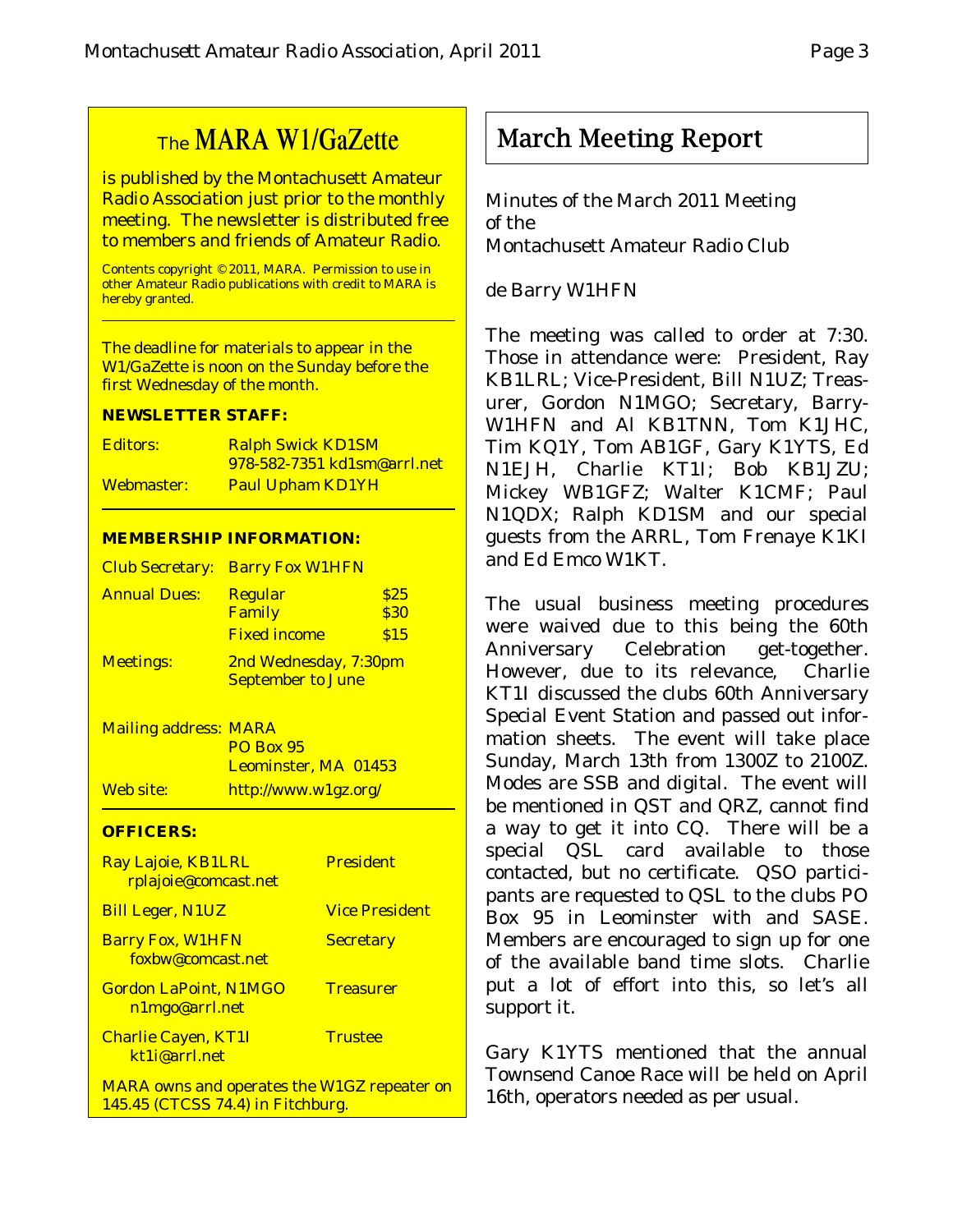Tom Frenaye K1KI, the New England Division Director from ARRL congratulated the MARA on our 60 years as a club. He had a copy of a 1961 QST and read some excerpts, operating news, items for sale, etc. Very relevant and informative. He also mentioned the bill before Congress, HR607 which appears to threaten the Amateur Service allocations in the 450MHz band and urged us to contact our reps in our opposition.

Ed Emco W1KT, the Western MA Section Manager from ARRL also congratulated us on 60 years. He also gave some comments on the cost of living then, gasoline 19 cents a gallon, etc. In addition, he mentioned some historice firsts on that era.

At the Q&A session after their talks, Bill N1UZ queried Tom about the state of ham radio today. He answered as to the growth of the hobby, the parts of the country where EMCOM is most relevant which helps fuel that growth and the attrition rate. Ham radio needs 2500 newcomers per year to offset the attrition. We get 2600, so are ahead of the game. Tom K1JHC asked about D-Star. Tom mentioned he had no first-hand experience in the mode, but did see its uses.

At 8PM the formal meeting was recessed for coffee and cake (thank you Pauline) and general socializing.

Several boxes of VERY old documentation from the original radio clubs, were displayed on tables at the rear of the room. Old newsletters hand typed with carbon copies, mimeograph copies, etc, all relics of a bygone era.



Above: Tom Frenaye K1KI (center) helps celebrate 60 years of Amateur Radio in the Montachusett region.



Left: an array of Club newsletters dating from the 1930s from the W1LXE library.

KD1SM photos

Below: A 1936 newspaper article describing the role of Amateur Radio in recovery from the '36 floods. Courtesy W1LXE

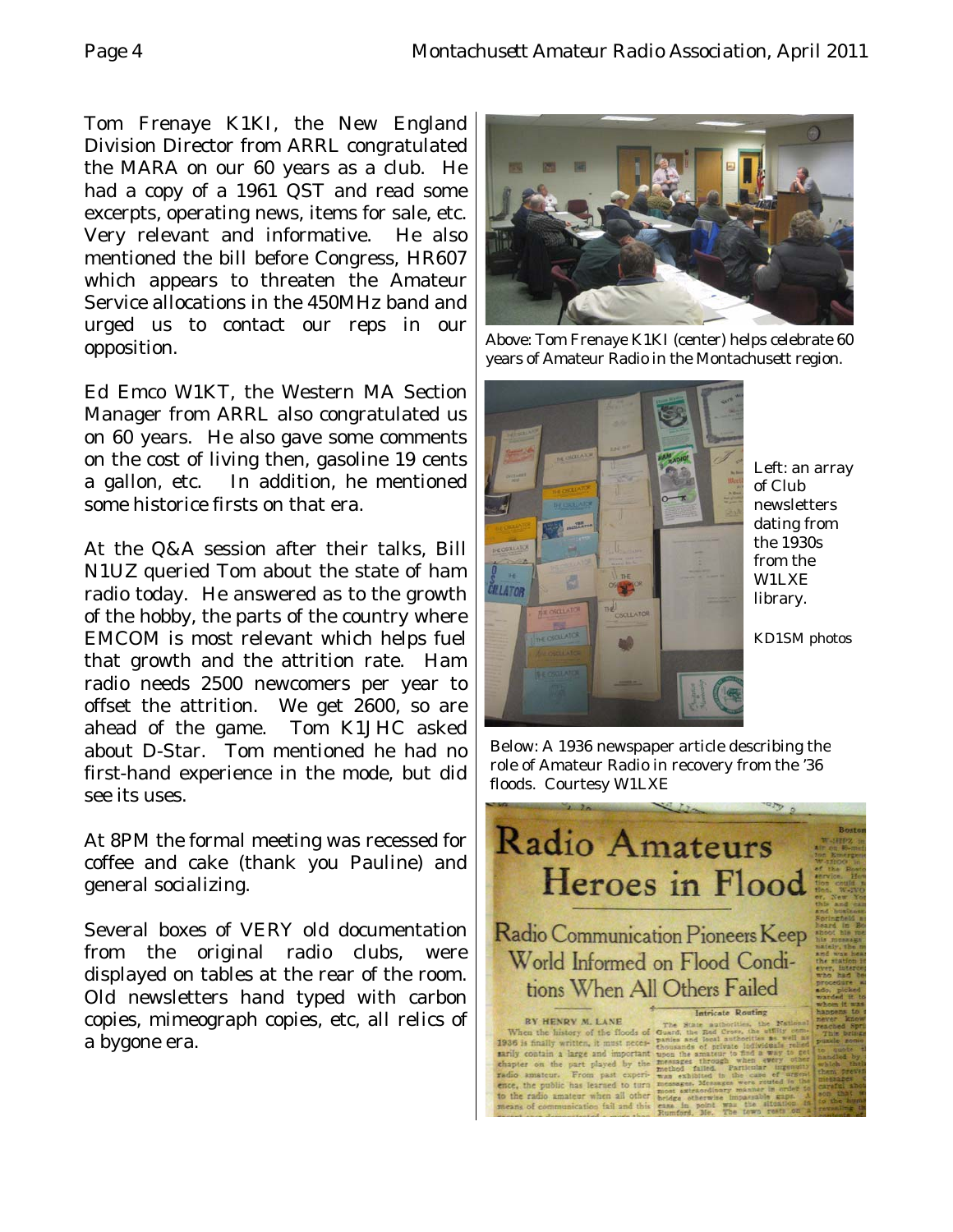

KD1SM photos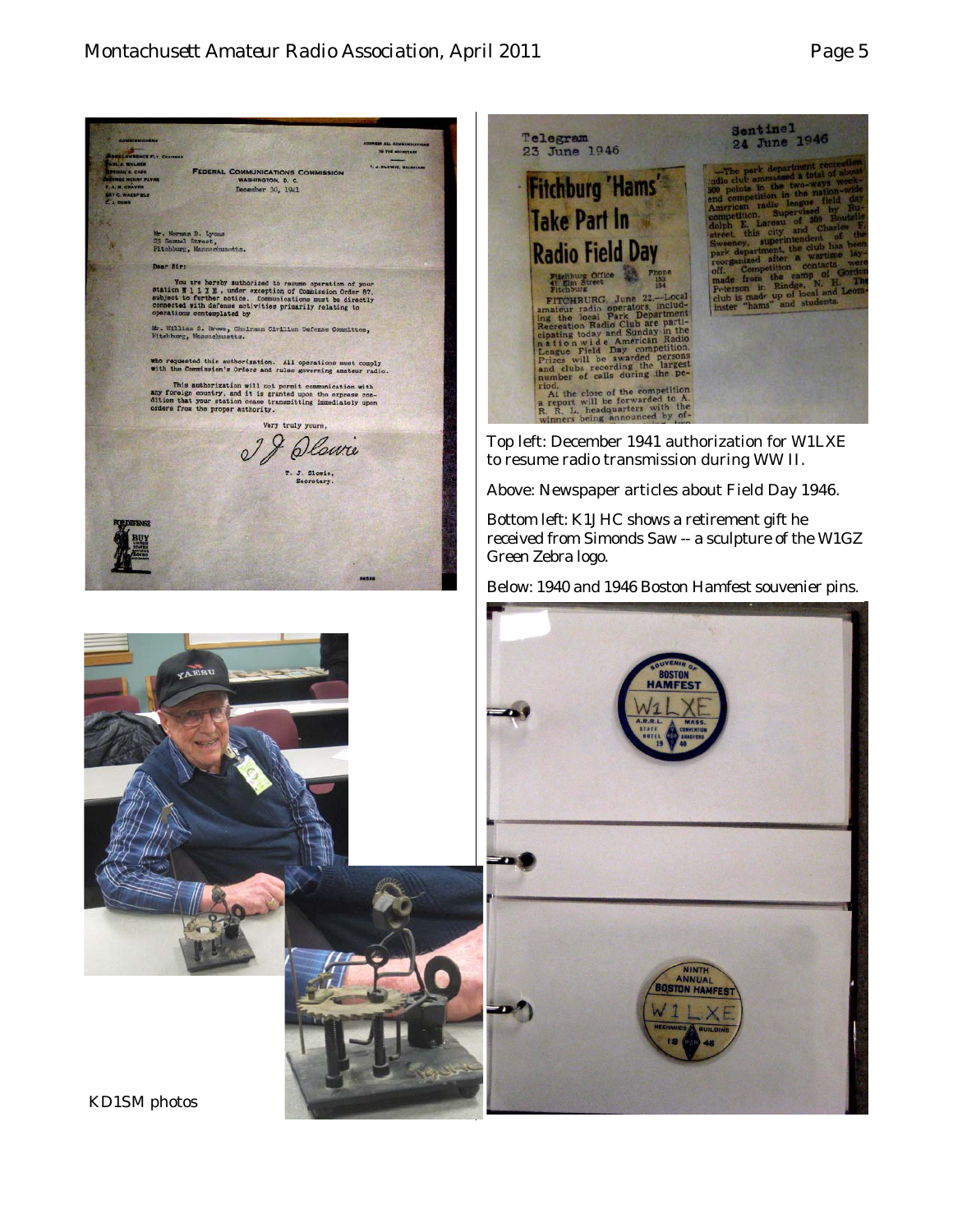### MARA 60th Anniversary Special Event Station

Thanks to all who participated, the MARA Special Event Station celebrating our 60th year was a success. We made 300 QSOs on 10,15,20,40 and 75 meters using phone, RTTY and PSK31. So far I have received about 50 QSL cards for the event. It would not have happened without the generous participation of the following operators:

Paul N1QDX, John KK1X, Ray KB1LRL, Gordon N1MGO, Norm W1BYH, Barry W1HFN, Tim KQ1Y, Pauline KB1JXJ, Tom AB1GF, Gary, K1YTS, and Charlie KT1I

Charlie KT1I



Above: Gary K1YTS operates at N1MGO. Below: Tom AB1GF and Charlie KT1I relax during operations at N1MGO.

photos courtesy N1MGO and KB1JXJ





Above: Gordon N1MGO at one operating position

Below: Pauline KB1JXJ at the mic.

photos courtesy N1MGO and KB1JXJ



Below: Paul N1QDX at his station.

photo courtesy N1QDX

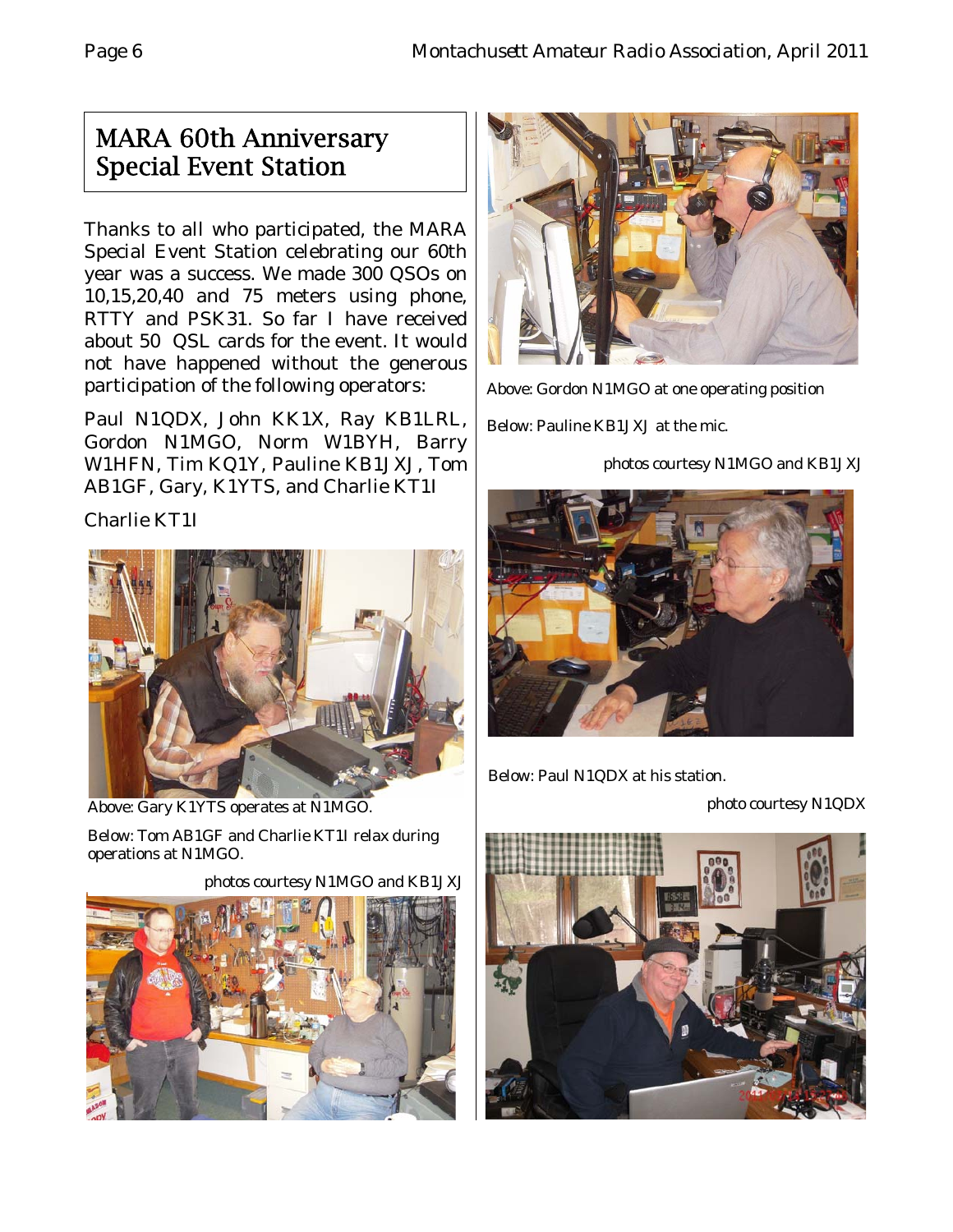

Above: Barry W1HFN at his station.

photo courtesy W1HFN

Below: Norm W1BYH at his station.

photo courtesy W1BYH



## Hams Help When Phones Fail at Southern California Hospital

#### 03/25/2011

By Joe Moell, K0OV

When nurses and other caregivers picked up their phones at Children's Hospital of

Orange County (CHOC) in California in the early morning on March 21, there was no dial tone. A power surge caused the central processor in the hospital's phone switch to fail. Following established procedures, the Lead Operator at the CHOC switchboard immediately activated the Hospital Disaster Support Communications System (HDSCS), using an off-switch tie-line to reach April Moell, WA6OPS, head of this ARES group that specializes in helping hospitals when their communications fail.

Moell established a 2 meter net and initiated a call-out of HDSCS members via telephone and pager. Two Hams soon arrived at the hospital to help establish a link with the outside world. Soon, more operators were at the hospital to communicate for its most important units, including the emergency department, neonatal intensive care, pediatric intensive care and the pharmacy.

She then contacted the supervisor at Orange County Communications to report the outage and to provide her telephone number for incoming calls to CHOC.

By 10:45 AM, some phones were working, but spare parts were on their way from a supplier. HDSCS continued to provide unitto-unit and hospital-to-community messaging as needed, including coordination of patient treatments and a request for blood.

This is the 31st year of HDSCS service to medical facilities in Orange County and the 114th activation to provide communications support when telephones have failed or overloaded. The reasons for HDSCS involvement have ranged from equipment failure, to cut cables, to natural disasters such as earthquakes, floods and wildfires. .

#### From the ARRL Letter

http://www.arrl.org/arrlletter?issue=2011-03-31